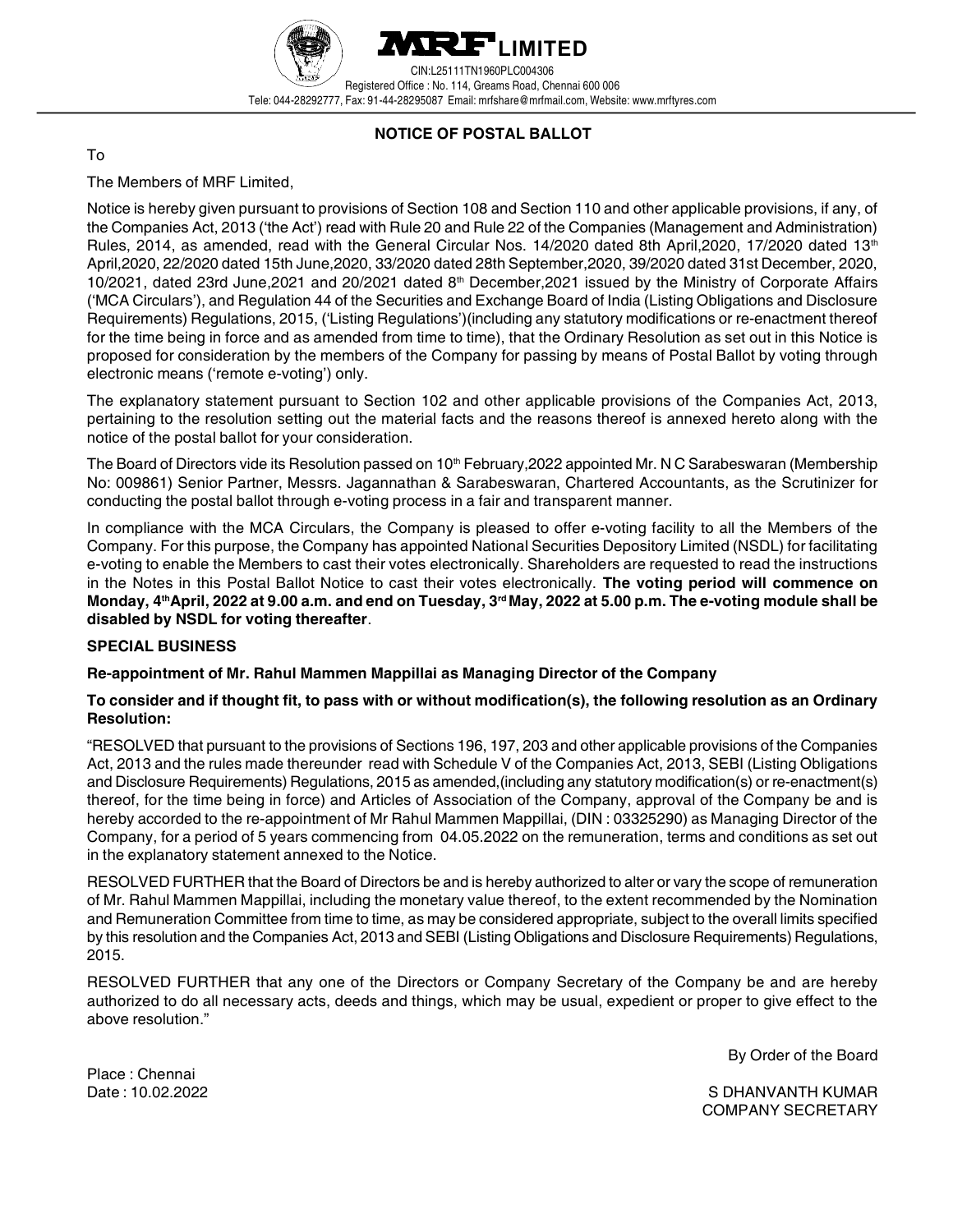# EXPLANATORY STATEMENT

The shareholders will recall the appointment of Mr. Rahul Mammen Mappillai as Managing Director of the Company with effect from 04.05.2017 for a period of 5 years. This was approved by the Board of Directors on 04.05.2017 and later by the shareholders at the annual general meeting held on 04.08.2017. In view of the impending expiry of his earlier appointment, the Board of Directors at its meeting held on 10.02.2022, based on the recommendations of the Nomination and Remuneration Committee have re-appointed Mr. Rahul Mammen Mappillai as Managing Director of the Company with effect from 04.05.2022 for a further period of 5 years.

Mr Rahul Mammen Mappillai aged about 44 years is on the Board of the Company since 25.11.2010. He holds a B.A. (Hons.) Economics degree from St. Stephen's College, Delhi and a Masters degree in Business Administration (MBA) from the University of Michigan Ross School of Business, Ann Arbor, USA. He joined the Company as Corporate Manager- Planning and Development in 2003 and rose to the position of Vice President - Planning and Development. In 2010, he was appointed as Whole- time Director of the Company and in 2017 he was appointed as Managing Director of the Company. He has experience in handling all major functions in the Company.

The Board of Directors considered his contribution to the overall progress of the Company (including various expansion projects undertaken) and after taking into consideration the complexities of the responsibilities handled by him especially during the COVID-19 Pandemic, industry remuneration benchmarks, etc., the Board approved the proposal to reappoint Mr Rahul Mammen Mappillai as Managing Director of the Company, subject to approval of the shareholders.

The terms of remuneration payable to Mr Rahul Mammen Mappillai with effect from 04.05.2022 (which are in line with his current terms) are as follows :

- A) Salary: Rs.28,21,400 /- per month with annual increment of Rs. 1,00,000/-
- B) Residential accommodation: Shall be provided free furnished residential accommodation.
- C) Perquisites and allowances: In addition to the above salary and residential accommodation, he shall be entitled to the following perquisites and allowances restricted to an amount equal to two times his annual salary in a financial year:
	- i) Gas, electricity, water, furnishing and other amenities, repairs, house maintenance expenses, servant(s), cook(s), security guard(s), etc., at his residence;
	- ii) Leave travel concession: For self and family once in a year incurred in accordance with the rules of the Company;
	- iii) Facility of car with driver;
	- iv) Allowances and other perquisites: Special allowance and/ or any other allowances or perquisites as determined by the Nomination and Remuneration Committee.

The above perquisites and allowances shall be evaluated as per Income Tax rules, wherever applicable. In the absence of any such rules, these shall be evaluated at actual cost.

- D) Other Benefits:
	- i) Contribution to provident fund, pension/superannuation/gratuity fund schemes in accordance with the Company's rules and regulations in force from time to time;
	- ii) One month's leave with full salary for every 11 months of service. Leave accumulated but not availed will be allowed to be encashed. Leave encashment at the end of the tenure will be as per the rules of the Company;
	- iii) Reimbursement of actual medical expenses incurred in India or abroad for self and family including hospitalization expenses, treatment expenses and in case of medical treatment abroad, the air fare, boarding/ lodging, travel, etc., for self and family and attendant;
	- iv) Medical/Personal accident/ Travel insurance: Actual premium to be paid by the Company for self & family;
	- v) Telephone: Free telephone facility at residence including mobile phone & other suitable communication facilities;
	- vi) Club Fees: Actual fees of clubs will be reimbursed.

The above benefits will not be included in the computation of the ceiling on perquisites and allowances.

- E) Commission: In addition to the above, an amount by way of commission calculated at a rate not exceeding 1% of the net profits of the Company, subject to a ceiling of 36 months' salary.
- F) Minimum remuneration: Where in any financial year during the currency of the tenure of Mr Rahul Mammen Mappillai as Managing Director, the Company has no profits or its profits are inadequate, the Company shall pay remuneration permissible in accordance with the applicable provisions of Schedule V to the Companies Act, 2013, as minimum remuneration, subject to necessary approvals.

The remuneration of Mr Rahul Mammen Mappillai shall be in accordance with the provisions of the Companies Act, 2013 read with Schedule V of the said Act and SEBI (Listing Obligations and Disclosure Requirements) Regulations, 2015.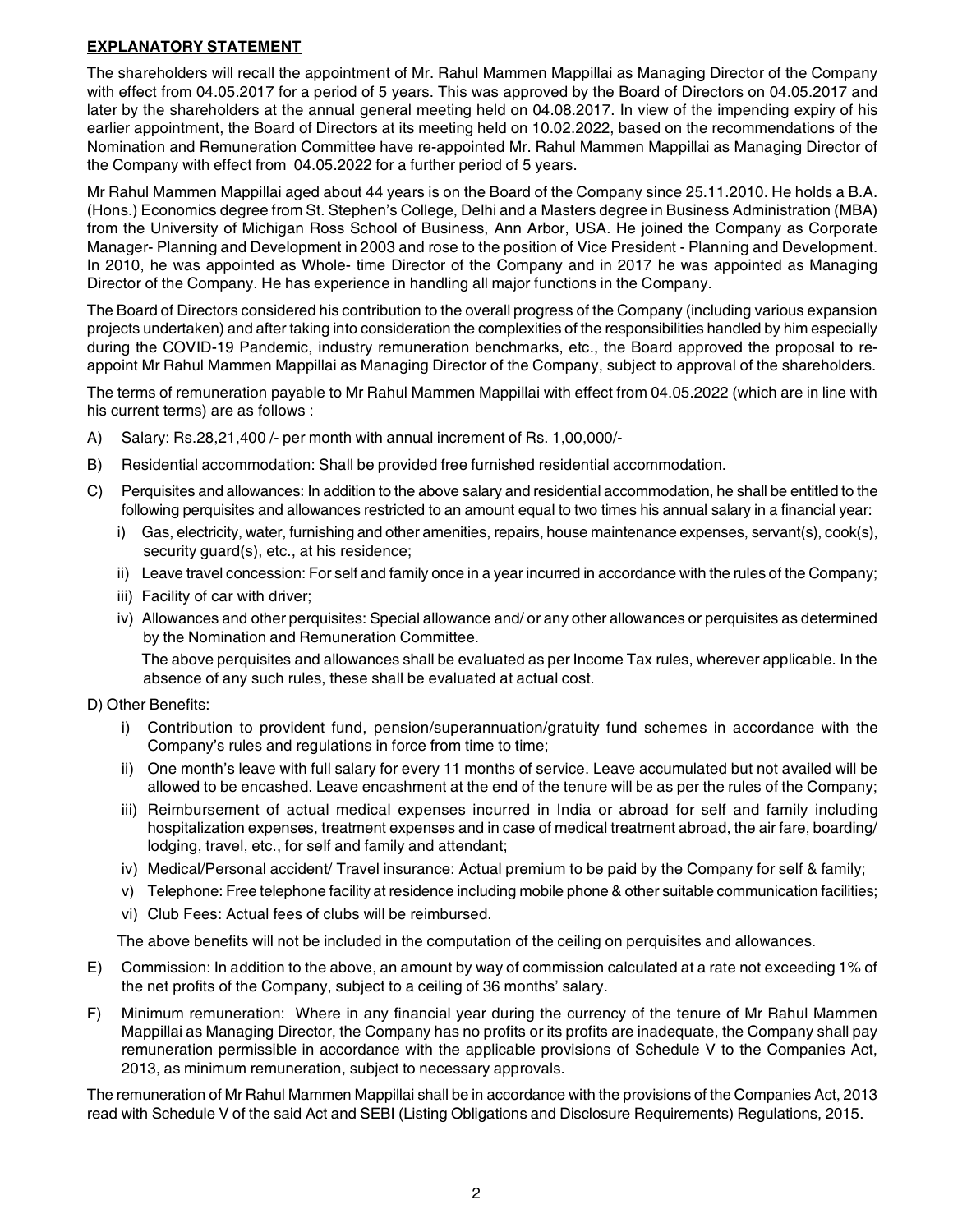Apart from MRF, Mr Rahul Mammen Mappillai is a director of MRF SG PTE LIMITED, Singapore and Chennai International Centre. Mr Rahul Mammen Mappillai has not resigned from any other listed entity in the past 3 years.

Mr Rahul Mammen Mappillai is a member of the Finance Committee, CSR Committee and Risk Management Committee of MRF Limited. Mr Rahul Mammen Mappillai holds 4538 shares of the Company. He is not a member/chairman of any committee of the Board in which he is a Director other than MRF Ltd. During the last financial year, 4 Board meetings of the Company were held, out of which Mr. Rahul Mammen Mappillai attended all the Board Meetings. During the current financial year, he attended all 4 Board Meetings held from 01.04.2021 till 10.02.2022.

The details of remuneration paid to Mr. Rahul Mammen Mappillai for the year 2020-2021 in his capacity as Managing Director of the Company is as follows:

(a) Salary and perquisites – Rs.108277279 (b) Commission – Rs.94370400 (c) Total - Rs.202647679.

#### Interest of Directors

Mr Rahul Mammen Mappillai, Mr K M Mammen, (Father), Mrs. Ambika Mammen, (Mother) and Mr Samir Thariyan Mappillai, (Brother) and their relatives may be deemed to be concerned or interested in the above resolution.

None of the other Directors and key managerial personnel are related to Mr Rahul Mammen Mappillai as envisaged under the Companies Act, 2013. Further, none of them or their relatives are concerned or interested, financially or otherwise, in the above resolution.

Accordingly, approval of the Shareholders by way of Ordinary Resolution is sought for the above proposal.

The Board recommends the Ordinary Resolution as set out in this notice for the approval of the Shareholders.

By Order of the Board

Place : Chennai<br>Date : 10.02.2022

S DHANVANTH KUMAR Company Secretary

### NOTES:

- 1. The explanatory statement pursuant to Section 102 and other applicable provisions of the Companies Act, 2013, Secretarial Standard - 2 on General Meetings issued by The Institute of Company Secretaries of India and SEBI(Listing Obligations and Disclosure Requirements) Regulations, 2015, pertaining to the resolution setting out the material facts and the reasons thereof is annexed hereto along with the notice of the postal ballot for your consideration.
- 2. The Board of Directors vide its Resolution passed on  $10<sup>th</sup>$  February, 2022 appointed Mr. N C Sarabeswaran (Membership No: 009861) Senior Partner, Messrs. Jagannathan & Sarabeswaran, Chartered Accountants,as the Scrutinizer for conducting the postal ballot through the e-voting process in a fair and transparent manner.
- 3. In compliance with the MCA Circulars, the Notice along with instructions regarding E-Voting is being sent only by electronic mode to e-mail IDs registered with the Company / Depositories whose names appear in the Register of Members / list of beneficial owners as received from National Securities Depository Ltd., (NSDL) / Central Depository Services (India) Ltd., (CDSL) on Friday,  $25<sup>th</sup>$  March, 2022 being the cut-off date.
- 4. Members may please note that the Postal Ballot Notice will also be available on the Company's website at www.mrftyres.com, websites of the Stock Exchanges i.e. BSE Limited (BSE) and National Stock Exchange of India Limited (NSE) at www.bseindia.com and www.nseindia.com respectively, and on the website of NSDL at https://nsdl.co.in/.
- 5. In view of the MCA Circulars physical copies of the Notice, postal ballot forms and pre-paid Business Reply Envelopes are not being sent to Members for this Postal Ballot. Members are requested to provide their assent or dissent through e-voting only.
- 6. In compliance with provisions of Section 108 and Section 110 and other applicable provisions, of the Act read with the Management Rules, the Company is pleased to offer e-voting facility to all the Members of the Company. For this purpose, the Company has appointed National Securities Depository Limited (NSDL) for facilitating e-voting to enable the Members to cast their votes electronically.
- 7. Members holding shares in physical mode and who have not updated their email addresses with the Company are requested to update their email addresses by writing to the Company at mrfshare@mrfmail.com along with the copy of the signed request letter mentioning the name and address of the member, self-attested copy of the PAN card, and self-attested copy of any document (eg.: Driving License, Election Identity Card, Passport) in support of the address of the member. Members holding shares in dematerialised mode are requested to register/ update their email addresses with relevant Depository Participants. In case of any queries / difficulties in registering the e-mail address, members may write to mrfshare@mrfmail.com.
- 8. The Notice is being sent to all the Members, whose names appear in the Register of Members on Friday, 25<sup>th</sup> March, 2022 being the cut-off date and are entitled to vote on the Resolution set forth in this Notice. A person who is not a member as on the cut-off date should treat this notice of postal ballot for information purpose only.
- 9. Relevent documents referred to in the accompanying notice and the explanatory statement are available for inspection. Members are requested to write to the company on mrfshare@mrfmail.com for inspection of said documents.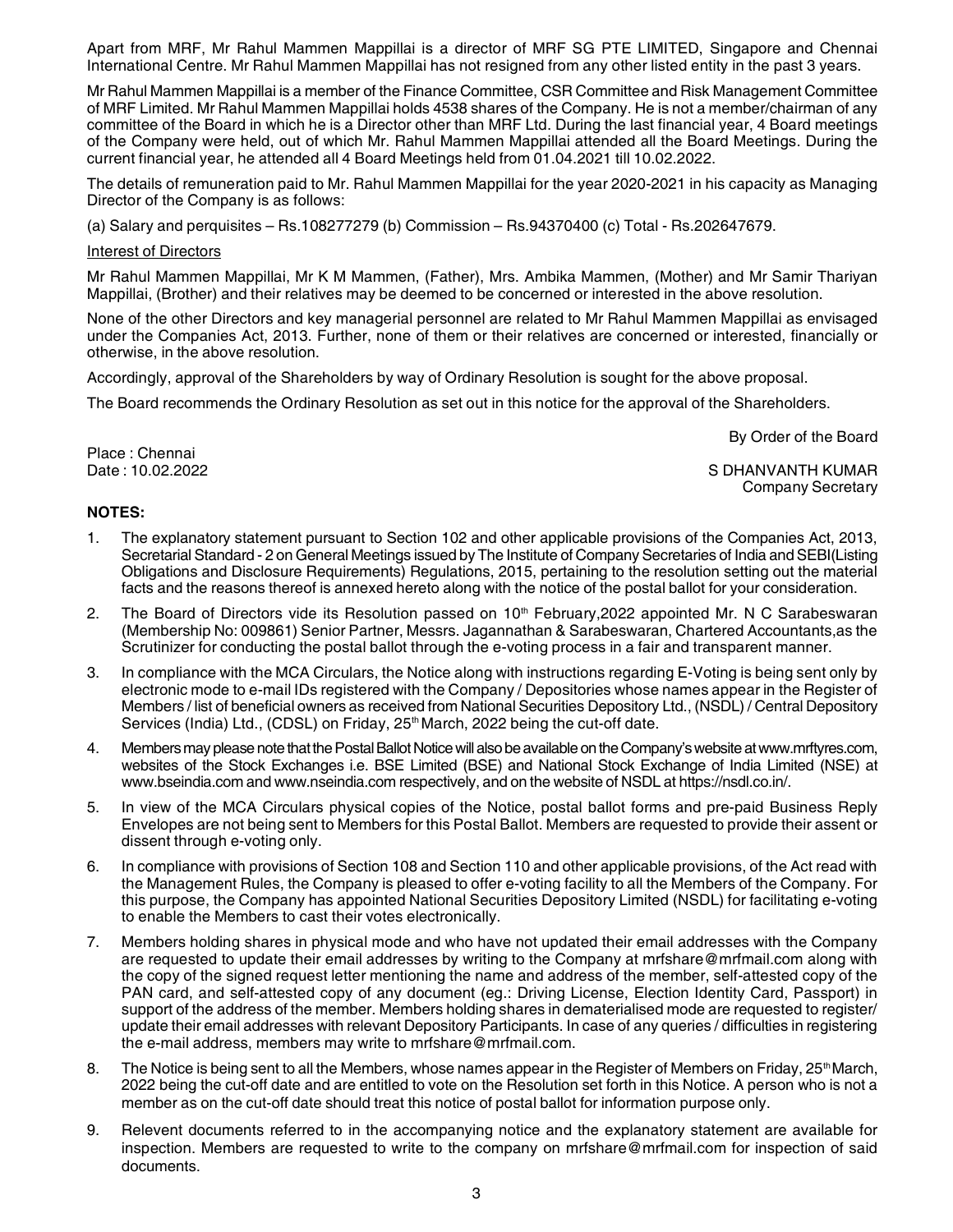- 10. The voting rights of Members shall be reckoned in proportion to their shares of the paid-up equity share capital of the Company as on Friday,  $25<sup>th</sup>$  March, 2022 being the cut-off date fixed for the purpose.
- 11. The voting period will commence Monday,  $4<sup>th</sup>$  April, 2022 at 9.00 a.m. and end on Tuesday,  $3<sup>rd</sup>$  May, 2022 at 5.00 p.m. The e-voting module shall be disabled by NSDL for voting thereafter.
- 12. The Scrutiniser will be submitting his report to the Company after the completion of the scrutiny and the results of the e-voting by Postal Ballot. The results of the Postal Ballot will be announced by the Chairman and Managing Director or in his absence, any other person authorised by him, on or before Thursday,  $5<sup>th</sup>$  May, 2022 at the Registered Office of the Company at No.114, Greams Road, Chennai-600006. The results of the Postal Ballot will be displayed at the Registered Office of the Company and also posted on the Company's website www.mrftyres.com & NSDL e-voting website www.evoting.nsdl.com besides being communicated to the National Stock Exchange of India Limited and BSE Limited where the Company's shares are listed.
- 13. The details of the process and manner for remote e-voting are explained herein below:

The way to vote electronically on NSDL e-Voting system consists of "Two Steps" which are mentioned below:

### Step 1: Access to NSDL e-Voting system

## A) Login method for e-Voting for Individual shareholders holding securities in Demat mode:

In terms of SEBI circular dated 9th December, 2020 on e-Voting facility provided by Listed Companies, Individual shareholders holding securities in Demat mode is allowed to vote through their Demat Account maintained with Depositories and Depository Participants. Shareholders are advised to update their mobile number and email ID in their Demat Accounts in order to access e-Voting facility.

Login method for Individual shareholders holding securities in Demat mode is given below:

| <b>Type of shareholders</b>                                                                                                 | <b>Login Method</b>                                                                                                                                                                                                                                                                                                                                                                                                                                                                                                                                                                                                                                                                                                                                                                                                                                                                                                                                                                                                                                                                                                                                                                                                                                                                                                                                                                                                                                                                                                                                                                                                                                                                                                                                                                                                                                                                                                                  |
|-----------------------------------------------------------------------------------------------------------------------------|--------------------------------------------------------------------------------------------------------------------------------------------------------------------------------------------------------------------------------------------------------------------------------------------------------------------------------------------------------------------------------------------------------------------------------------------------------------------------------------------------------------------------------------------------------------------------------------------------------------------------------------------------------------------------------------------------------------------------------------------------------------------------------------------------------------------------------------------------------------------------------------------------------------------------------------------------------------------------------------------------------------------------------------------------------------------------------------------------------------------------------------------------------------------------------------------------------------------------------------------------------------------------------------------------------------------------------------------------------------------------------------------------------------------------------------------------------------------------------------------------------------------------------------------------------------------------------------------------------------------------------------------------------------------------------------------------------------------------------------------------------------------------------------------------------------------------------------------------------------------------------------------------------------------------------------|
| Individual<br>Shareholder<br>sholding<br>securities in<br>Demat mode<br>with NSDL.                                          | i. If you are already registered for NSDL IDeAS facility, please visit the e-Services website of<br>NSDL.Open web browser by typing the following URL: https://eservices.nsdl.com/ either on a<br>Personal Computer or on a mobile. On the e-Services Home Page, click on the "Beneficial<br>Owner" icon under "Login" which is available under "IDeAS" section. A new screen will open.<br>You will have to enter your User ID and Password. After successful authentication, you will be<br>able to see e-Voting services. Click on "Access to e-Voting" under e-Voting services and you<br>will be able to see e-Voting page. Click on options available against company name or e-Voting<br>service provider - NSDL and you will be re-directed to NSDL e- Voting website for casting your<br>vote during the remote e-Voting period.<br>ii. If the user is not registered for IDeAS e-Services, option to register is available at https://<br>eservices.nsdl.com.Select "Register Online for IDeAS" Portal or click at https://<br>eservices.nsdl.com/SecureWeb/IdeasDirectReg.jsp.<br>iii. Visit the e-Voting website of NSDL. Open web browser by typing the following URL: https://<br>www.evoting.nsdl.com/either on a Personal Computer or on a mobile. Once the home page of<br>e-Voting system is launched, click on the icon "Login" which is available under 'Shareholder'<br>section. A new screen will open. You will have to enter your User ID (i.e. your sixteen-digit<br>Demat account number held with NSDL), Password/OTP and a Verification Code as shown on<br>the screen. After successful authentication, you will be redirected to NSDL Depository site<br>wherein you can see e-Voting page. Click on options available against company name or e-<br>Voting service provider - NSDL and you will be redirected to e-Voting website of NSDL for<br>casting your vote during the remote e-Voting period. |
| Individual<br>Shareholder<br>sholding<br>securities in<br>Demat mode<br>with CDSL                                           | i. Existing users who have opted for Easi / Easiest, they can login through their user ID and<br>password. Option will be made available to reach e-Voting page without any further<br>authentication. The URL for users to login to Easi / Easiest are https://web.cdslindia.com/ myeasi/<br>home/login or www.cdslindia.comand click on New System - Myeasi.<br>ii. After successful login of Easi/Easiest the user will be also able to see the E Voting Menu. The<br>Menu will have links of e-Voting service provider i.e. NSDL. Click on NSDL to cast your vote.<br>iii. If the user is not registered for Easi/Easiest, option to register is available at https://<br>web.cdslindia.com/myeasi/Registration/EasiRegistration.<br>iv. Alternatively, the user can directly access e-Voting page by providing demat Account Number<br>and PAN from a link in www.cdslindia.com home page. The system will authenticate the user<br>by sending OTP on registered Mobile & Email as recorded in the demat Account. After successful<br>authentication, user will be provided links for the respective ESP i.e. NSDL where the e-Voting<br>is in progress.                                                                                                                                                                                                                                                                                                                                                                                                                                                                                                                                                                                                                                                                                                                                                                        |
| Individual<br>Shareholders<br>(holding<br>securities in<br>Demat mode)<br>login through<br>their depository<br>participants | You can also login using the login credentials of your Demat account through your Depository<br>Participant registered with NSDL/CDSL for e-Voting facility. Once login is complete, you will be<br>able to see e-Voting option. Once you click on e-Voting option, you will be redirected to NSDL/<br>CDSL Depository site after successful authentication, wherein you can see e-Voting feature.<br>Click on options available against company name or e-Voting service provider-NSDL and you<br>will be redirected to e-Voting website of NSDL for casting your vote during the remote e-Voting<br>period.                                                                                                                                                                                                                                                                                                                                                                                                                                                                                                                                                                                                                                                                                                                                                                                                                                                                                                                                                                                                                                                                                                                                                                                                                                                                                                                        |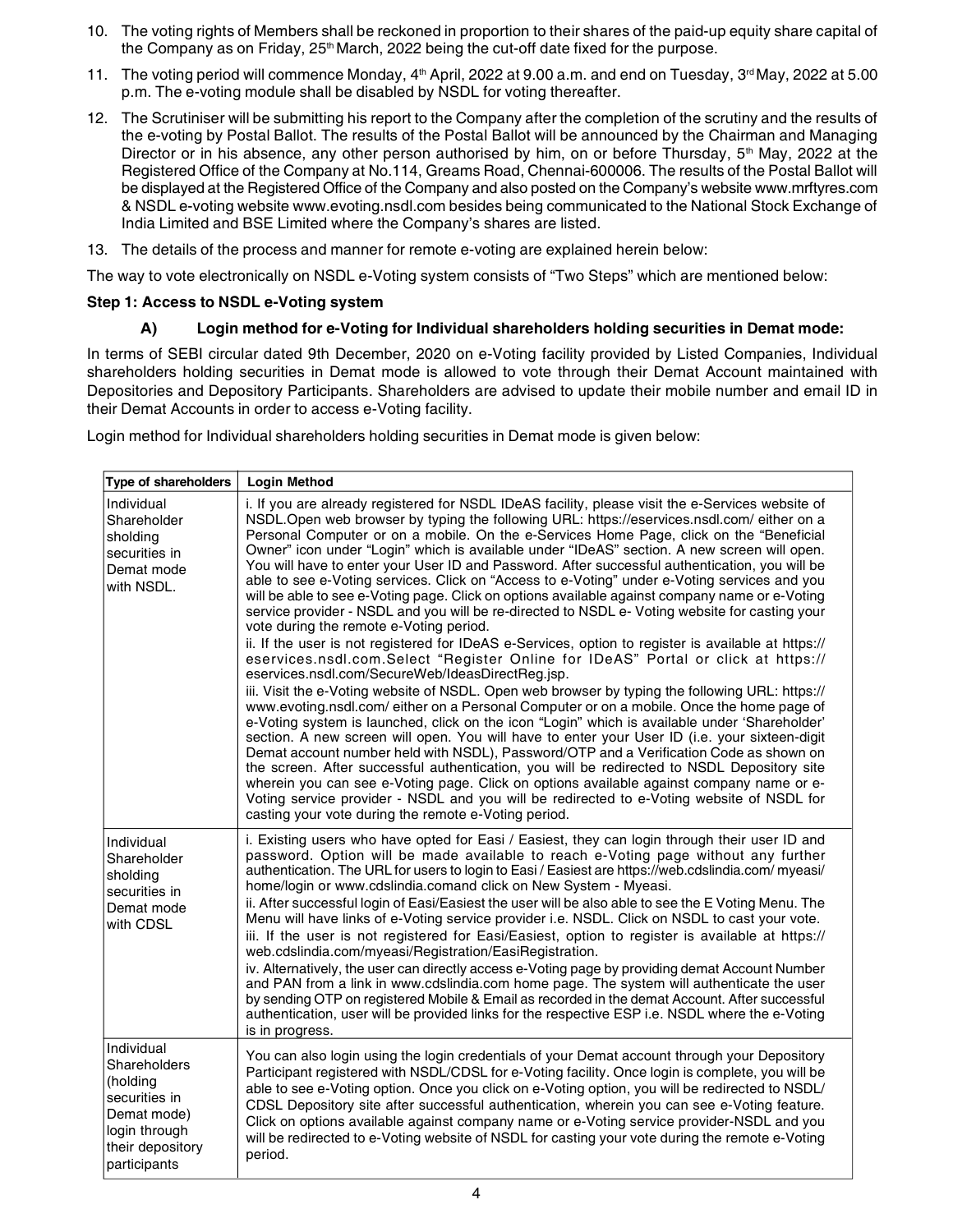Important note: Members who are unable to retrieve User ID/ Password are advised to use Forgot User ID and Forgot Password option available at the abovementioned websites.

Helpdesk for Individual Shareholders holding securities in Demat mode for any technical issues related to login through Depository i.e. NSDL and CDSL.

| Login type                                                            | <b>Helpdesk details</b>                                                                                                                                                                  |
|-----------------------------------------------------------------------|------------------------------------------------------------------------------------------------------------------------------------------------------------------------------------------|
| Individual Shareholders holding<br>securities in Demat mode with NSDL | Members facing any technical issue to login can contact NSDL<br>helpdesk by sending a request at evoting@nsdl.co.in or call at toll free<br>no.: 1800 1020 990 and 1800 224 430          |
| Individual Shareholders holding<br>securities in Demat mode with CDSL | Members facing any technical issue to login can contact CDSL<br>helpdesk by sending a request at helpdesk.evoting@cdslindia.com or<br>contact at +91 22 2305 8738 or +91 22 2305 8542-43 |

#### B) Login Method for e-Voting and for shareholders other than Individual shareholders holding securities in Demat mode and shareholders holding securities in physical mode.

How to Log-in to NSDL e-Voting website?

- 1. Visit the e-Voting website of NSDL. Open web browser by typing the following URL: https://www.evoting.nsdl.com/ either on a Personal Computer or on a mobile.
- 2. Once the home page of e-Voting system is launched, click on the icon "Login" which is available under 'Shareholder/ Member' section.
- 3. A new screen will open. You will have to enter your User ID, your Password/OTP and a Verification Code as shown on the screen.

Alternatively, if you are registered for NSDL eservices i.e. IDeAS, you can log-in at https://eservices.nsdl.com/ with your existing IDeAS login. Once you log-in to NSDL eservices after using your log-in credentials, click on e-Voting and you canproceed to Step 2 i.e. Cast your vote electronically.

4. Your User ID details are given below :

| Manner of holding shares i.e. Demat<br>(NSDL or CDSL) or Physical | Your User ID is                                                                                                                                             |
|-------------------------------------------------------------------|-------------------------------------------------------------------------------------------------------------------------------------------------------------|
| a) For Members who hold shares in<br>demat account with NSDL      | 8 Character DP ID followed by 8 Digit Client ID. For example, if your DP ID<br>is IN300*** and Client ID is 12****** then your user ID is IN300***12******. |
| b) For Members who hold shares in<br>demat account with CDSL.     | 16 Digit Beneficiary ID. For example, if your Beneficiary ID is<br>12*************** then your user ID is 12***************                                 |
| c) For Members holding shares in<br>Physical Form.                | EVEN Number followed by Folio Number registered with the company<br>For example, if folio number is 001*** and EVEN is 119630 then user ID<br>is 119630001. |

5. Password details for shareholders other than Individual shareholders are given below:

(a) If you are already registered for e-Voting, then you can use your existing password to login and cast your vote.

- (b) If you are using NSDL e-Voting system for the first time, you will need to retrieve the 'initial password' which was communicated to you. Once you retrieve your 'initial password', you need to enter the 'initial password' and the system will force you to change your password.
- (c) How to retrieve your 'initial password'?
	- (i) If your email ID is registered in your Demat account or with the company, your 'initial password' is communicated to you on your email ID. Trace the email sent to you from NSDL from your mailbox. Open the email and open the attachment i.e. a .pdf file. Open the .pdf file. The password to open the .pdf file is your 8-digit client ID for NSDL account, last 8-digit of client ID for CDSL account or folio number for shares held in physical form.
	- (ii) The .pdf file contains your 'User ID' and your 'initial password'.
	- (iii) If your email ID is not registered with the Company/ Depositories,please follow steps for registering email ID's.

6. If you are unable to retrieve or have not received the "initial password" or have forgotten your password:

- a) Click on "Forgot User Details/Password" (If you are holding shares in your demat account with NSDL or CDSL) option available on www.evoting.nsdl.com.
- b) "Physical User Reset Password" (If you are holding shares in physical mode) option available on www.evoting.nsdl.com.
- c) If you are still unable to get the password by aforesaid two options, you can send a request at evoting@nsdl.co.inmentioning your demat account number/folio number, your PAN, your name and your registered address etc.,
- d) Members can also use the OTP (One Time Password) based login for casting the votes on the e-Voting system of NSDL.